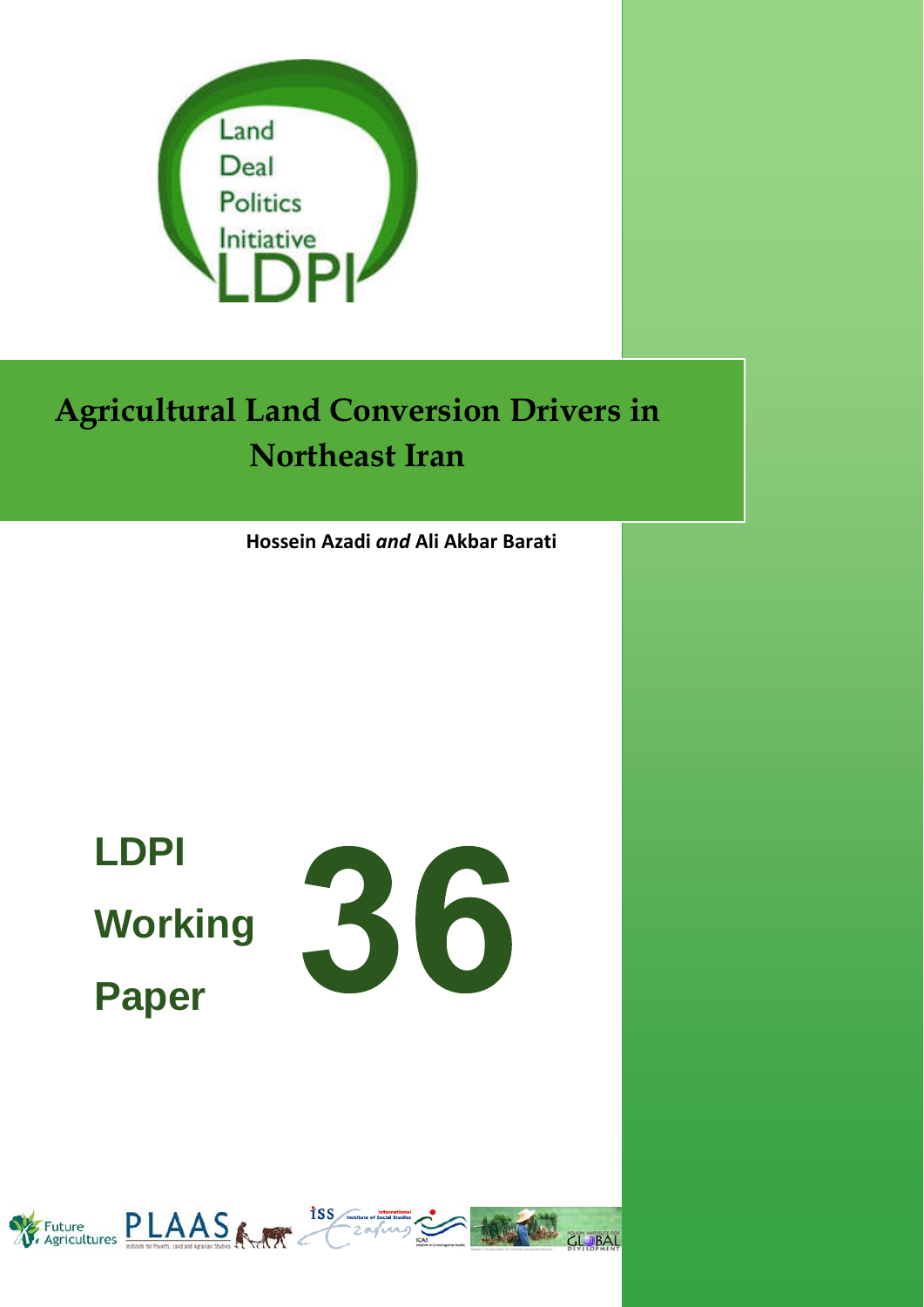# **Agricultural Land Conversion Drivers in Northeast Iran**

*By* **Hossein Azadi** *and* **Ali Akbar Barati**

| Published by:<br><b>The Land Deal Politics Initiative</b><br>www.iss.nl/ldpi<br>landpolitics@gmail.com                                                                          |                                                                                                                                                                                      |                                                      |                                  |
|---------------------------------------------------------------------------------------------------------------------------------------------------------------------------------|--------------------------------------------------------------------------------------------------------------------------------------------------------------------------------------|------------------------------------------------------|----------------------------------|
| in collaboration with:<br><b>Institute for Development Studies (IDS)</b><br>University of Sussex<br>Library Road<br>Brighton, BN1 9RE<br>United Kingdom<br>Tel: +44 1273 606261 | Fax: +44 1273 621202    E-mail: ids@ids.ac.uk                                                                                                                                        |                                                      | Website: www.ids.ac.uk           |
| P.O. Box 29776<br>2502 LT The Hague<br>The Netherlands<br>Tel: +31 70 426 0664                                                                                                  | <b>Initiatives in Critical Agrarian Studies (ICAS)</b><br><b>International Institute of Social Studies (ISS)</b>                                                                     | $Fax: +31$ 70 426 0799 $E$ -mail: iss.icas@gmail.com | Website: www.iss.nl/icas         |
| Bellville 7535, Cape Town<br>South Africa<br>Tel: +27 21 959 3733 Fax: +27 21 959 3732                                                                                          | The Institute for Poverty, Land and Agrarian Studies (PLAAS)<br>School of Government, Faculty of Economic and Management Sciences<br>University of the Western Cape, Private Bag X17 | E-mail: info@plaas.org.za                            | Website: www.plaas.org.za        |
| Department of Development Sociology<br><b>Cornell University</b><br>133 Warren Hall<br>Ithaca NY 14853<br><b>United States of America</b>                                       | The Polson Institute for Global Development                                                                                                                                          |                                                      |                                  |
| Tel: +1 607 255-3163                                                                                                                                                            | Fax: +1 607 254-2896                                                                                                                                                                 | E-mail: ta12@cornell.edu                             | Website: polson.cals.cornell.edu |

© June 2013 *All rights reserved. No part of this publication may be reproduced or transmitted in any form or by any means without prior permission from the publisher and the author.*

*Published with support from the UK Department for International Development (DfID), Atlantic Philanthropies, Inter‐Church Organization for Development Cooperation (ICCO), Ford Foundation and Miserior.*

 *Land Deal Politics Initiative*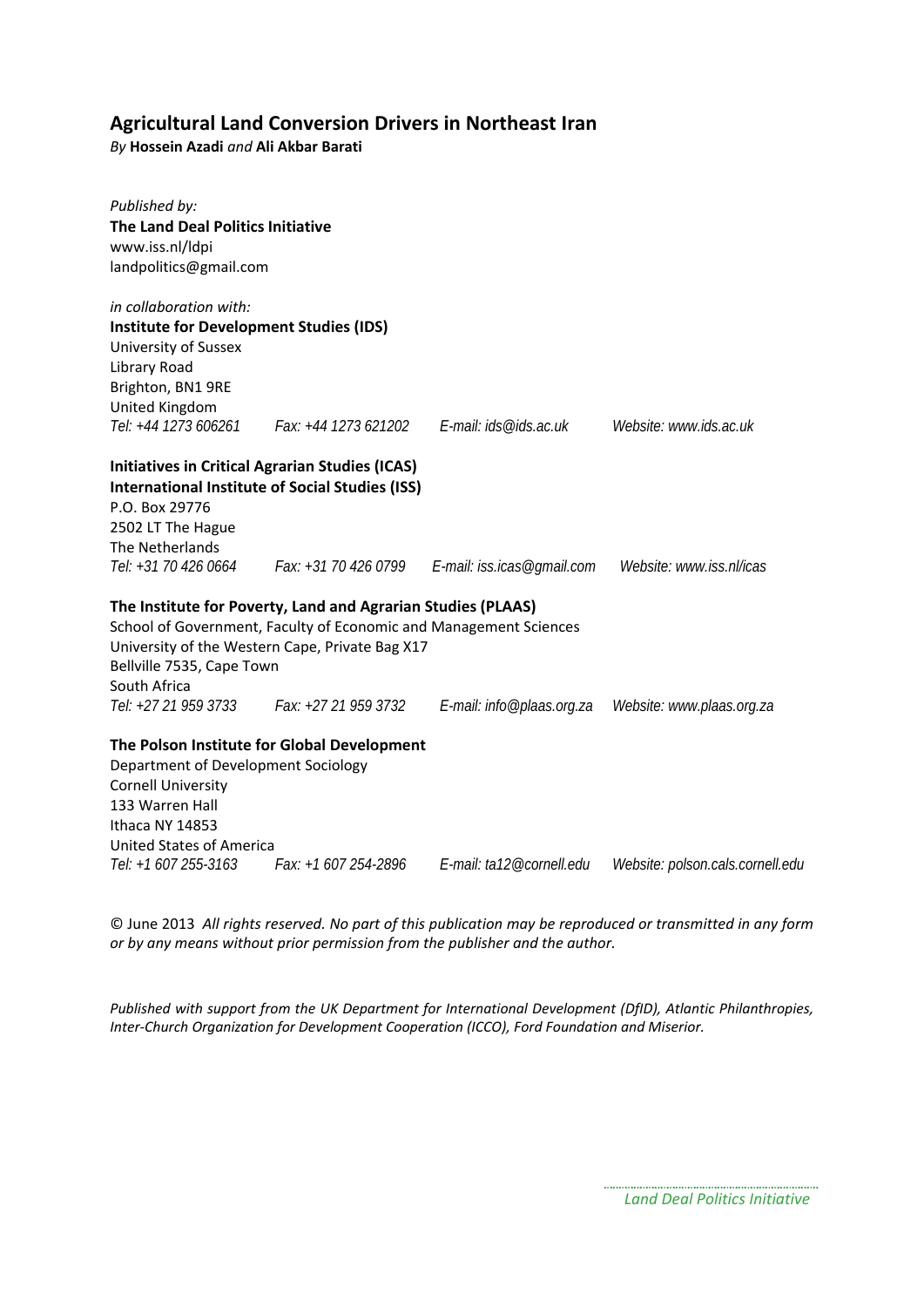# Abstract

This paper reports the results of the first phase of a study that examined the trend and the main drivers of agricultural land conversion (ALC) in Northeast Iran. Using a multi‐stakeholder analysis approach, data were obtained from agricultural land use policy makers in the Khorasan-e-Razavi province. The results showed that ALC in this province is on the rise. The policy makers identified different drivers for ALC and found it a very complex process. They attributed the main ALC driving forces to "economic", "political", "institutional", "technical", "infrastructural", "social", and "environmental" factors. The results also showed that, in the view of the policy makers, the "political and economic reforms" should be the first and the most important priorities to respond to ALC followed by establishing proper "legislation and law" processes and "institutional arrangements" while "technical" and "environmental" aspects remain as their last priority.

# About the Authors

**Hossein Azadi** is a post‐doc researcher at the Department of Geography, University of Gent, Belgium. He holds a PhD in "sustainable rangeland management" and is familiar with decision support systems and spatial modeling. His main works have focused on integrated studies on "Food & Land" policies aiming at understanding the mutual impacts of different farming systems and land use change/development.

**Ali Akbar Barati** is currently a graduate student at the Department of Agricultural Development and Management, Tehran University, Iran.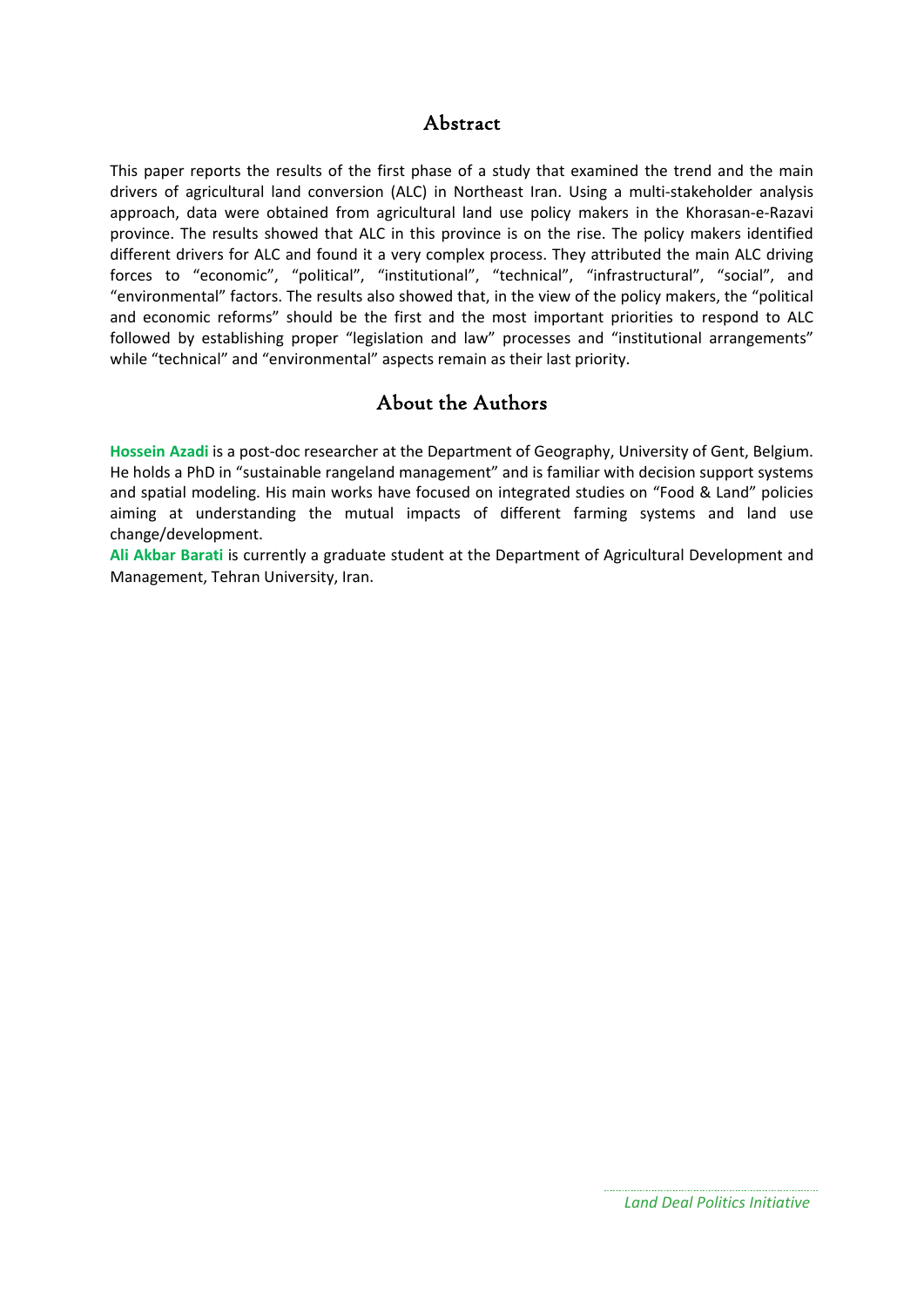# Table of Contents

| 7 Understanding the combination of driving forces behind land conversion 6 |  |
|----------------------------------------------------------------------------|--|
|                                                                            |  |
|                                                                            |  |

. . . . . . .

................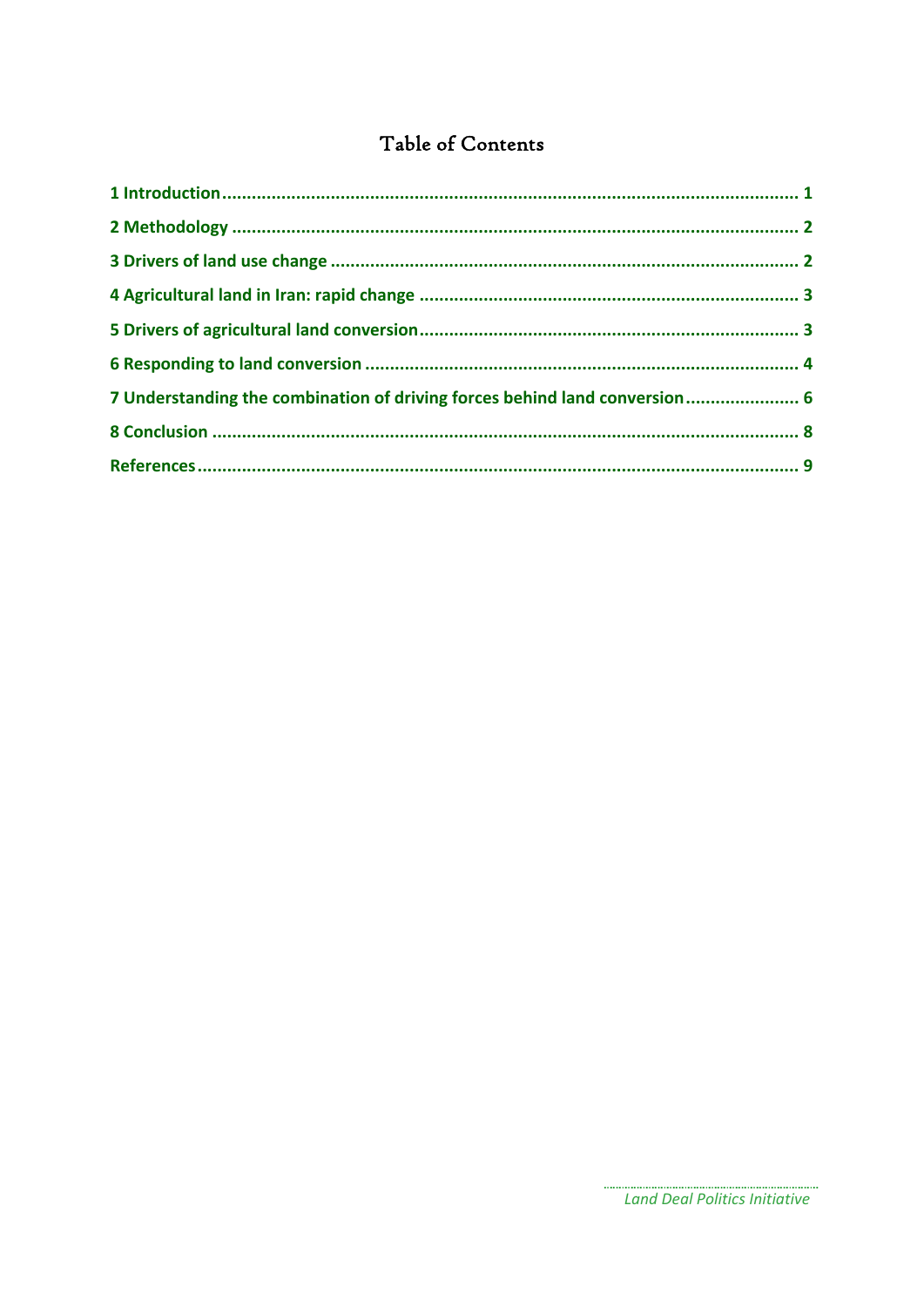#### **1 Introduction**

As human civilization evolved, people began planting crops, rearing animals, developing complex irrigation schemes, building cities, and devising technologies to make life more comfortable and less vulnerable. This transformed landscapes on over 40 percent of the Earth's ice-free land surface (Foley et al., 2005). Among the various factors that change the Earth's surface, agriculture plays a key role (Billington, Kapos, Edwards, Blyth, & Iremonger, 1996). Land management practices and cropping patterns have a vast effect on biogeochemical cycles, freshwater availability and soil quality. Land also plays an important role in emitting and storing greenhouse gases (Roson & Palatnik, 2009; The World Bank, 2010). Cropland areas are also being converted from small holdings to increasingly large areas. This is affecting the stability of landscape patterns (Lambin, Geist, & Rindfuss, 2006).

According to IFAD (2012), about 2 billion people live in and work on small farms in developing countries. This large group of farmers, who produce about 70 percent of the developing world's food, struggle to make a living from small‐scale intensive farms (Murshed‐E‐Jahan and Pemsl, 2011, Koczberski and Curry, 2005). Many of these farmers are also facing the prospect of land dispossession (Palmer et al., 2009). Such uncontrolled land instability shows why we are currently at a "tipping point" for the future of family farming and rural societies (Anseeuw et al., 2012).

Uncontrolled agricultural land conversion (ALC) has great impacts on the environment in general and agricultural products in particular. ALC is a phenomenon that is almost unavoidable during economic development and population growth periods (Tan, Beckmann, van den Berg, & Qu, 2009). The phenomenon of ALC in different countries is varied in terms of intensity, trends and drivers. Among others, high population density, rapid economic growth and the urbanization process are known as the main drivers of ALC (Ho & Lin, 2004). ALC is the result of many interacting processes and drivers which operate over a range of scales (both temporal and spatial) and have an impact on the human environment (Munroe & Müller, 2007; Schneeberger, Bürgi, & Kienast, 2007).

Climate change is also one of the most complex challenges of our young century and no country is immune (The World Bank, 2010). Although this global environmental change has many interacting components, land use/land cover change or land conversion probably represents the single most important factor affecting ecological systems (Mondal & Southworth, 2010; Turner II, 2002, 2009; Vitousek, 1994). Among the various types of land conversions, ALC is the most important one. This is not only because it currently has the biggest transformative power on the earth (Billington, et al., 1996), but also because in the last 50 years, several regions of the world have seen cropland areas stabilize, and in some areas, there has even been a decrease (Ramankutty et al., 2006). For example, according to the 2012 edition of the FAO Statistical Yearbook, Iran has one of the highest rates of ALC (‐2.1% Arable land per person during 1970‐2009) (FAO, 2012). While, agriculture is one of the most important sectors of Iran's economy, the sector currently constitutes 10% of the country's GDP and 18.2% of total employment. Agricultural products form about 30% of Iran's non‐oil exports (based on reports of The Statistical Center of Iran). As FAO has reported, Iran ranks amongst the top seven countries in producing 22 important agricultural products. In recent years, the pace of change in agricultural lands to non‐agricultural lands is intensifying in the country. Now the lands are fragmented and crumbling. This process has intensified ALC. Apparently, so far not only have all the government policies and plans failed to control ALC, but some of them have exacerbated it.

This study examines the trend and the main drivers of ALC in Northeast Iran. First, the methodology of the paper is described, followed by the drivers of land use change. Second, the rapid changes of agricultural land conversion in Iran are explained. Third, the main drivers of ALC in the study site are presented and the response to land conversion is discussed. Accordingly, an effort is made to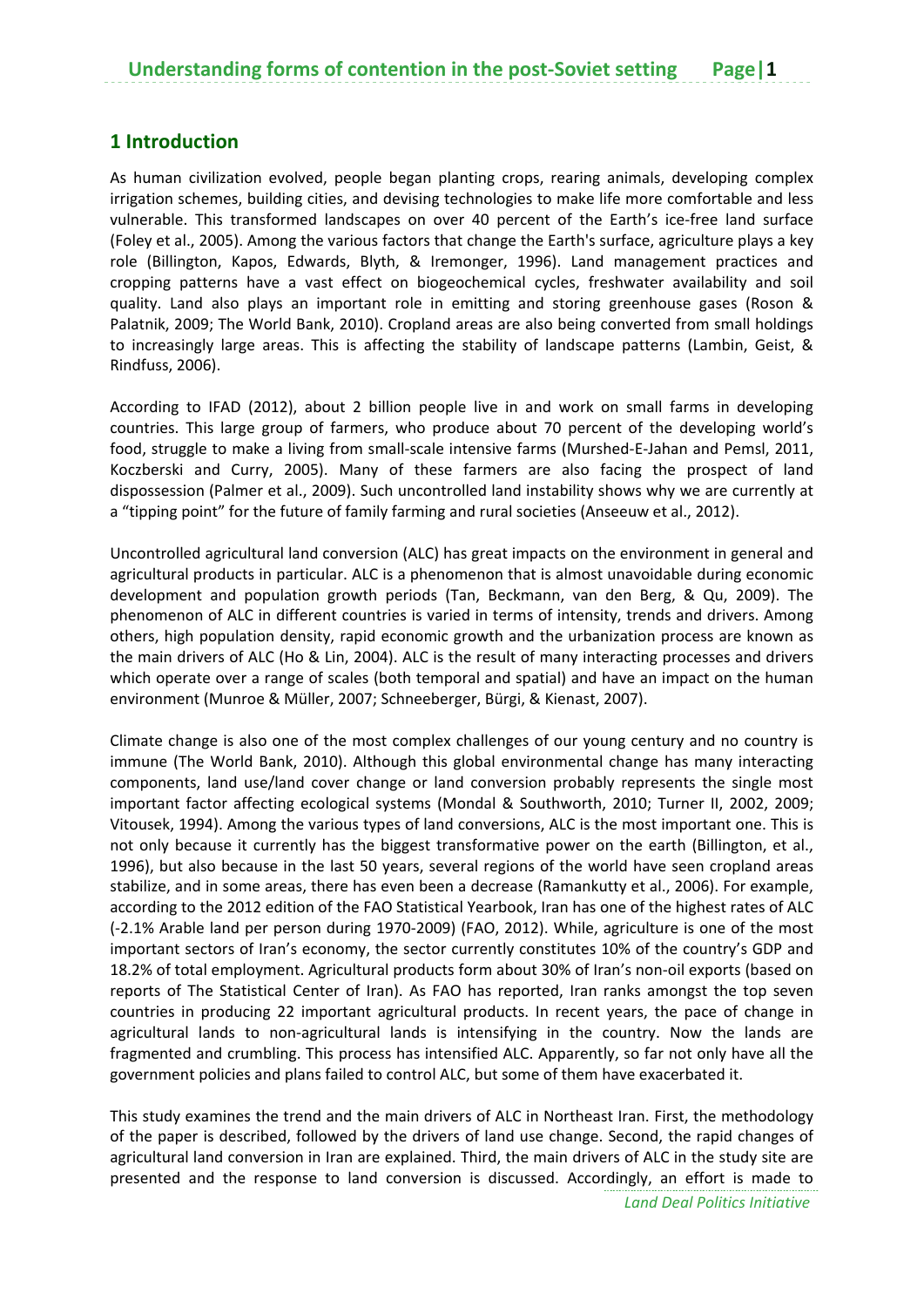understand the combination of driving forces behind land conversion. Finally, a conclusion is drawn with regard to the main findings of this study.

# **2 Methodology**

This study benefitted from a mixed-method approach that included both qualitative and quantitative measurements. Data were collected using a multi‐stakeholder approach (Azadi et al., 2011a). The main stakeholders were: farmers, executive officers and policy makers.

During the first stage, policy makers were interviewed using the Delphi technique (Linstone and Turoff, 2002). The technique was carried out in three stages. In the first stage, a questionnaire with six open-ended questions was designed. Then, during a focus-group interview (Krueger and Casey, 2000), the opinions of agricultural land use policy makers toward the five research questions were solicited. These questions were focused on the following issues:

- 1. The trend of agricultural land use change (increasing, decreasing or stable), its future, and the most important causes of this trend.
- 2. The characteristics of farmers who are more willing to change their agricultural land uses.
- 3. Farmers (large, medium and small) who are most vulnerable to ALC.
- 4. The most important public policies to support vulnerable farmers (to encourage them to keep agricultural land).
- 5. Alternative strategies which farmers can take to deal with or to face ALC.
- 6. Most proposed ways to preserve agricultural lands.

In the second stage, the main keywords and variables of these interviews were extracted. Then, these keywords and variables were included in the second round of the Delphi questionnaire, which used a five-point Likert continuum (from 1 to 5, which correspond with "fully disagree", "partially disagree", "no opinion", "partially agree", and "fully agree"). The answers were coded and entered into SPSS (version 20). Finally, using descriptive statistical methods, the main ALC driving forces were analyzed and answers to the questions were acknowledged.

# **3 Drivers of land use change**

There are many processes that are driven by biophysical and socioeconomic drivers that shape landscape patterns and determine their spatial organization (Van Doorn & Bakker, 2007). Some researchers such as Setiawan and Purwanto (in Firman, 1997) classified these drivers in two main groups, namely, internal and external. The main external drivers include industrialization (Ho & Lin, 2004; Lichtenberg & Ding, 2008), urbanization (Han & He, 1999; Ho & Lin, 2004), road infrastructure development (Ho & Lin, 2004; Lichtenberg & Ding, 2008; Nelson, 1990) and government policy. Internal drivers mainly include land productivity (Levia et al., 2000) and technology intensity.

Hersperger (2007) divides these driving forces into five groups: cultural, natural/spatial, political, economic and technological. The cultural driving forces set the societal framework while the natural/spatial configurations drive the physical background for other driving forces. Individual actors of landscape change can rarely modify these two groups of driving forces. Political and economic driving forces are strongly interlinked since economic needs and pressures are reflected in political programs and economic instruments are used to implement political driving forces. Lastly, technological driving forces are discussed in the context of political and economic change of agricultural lands. Such a complex nature of ALC has made its driving forces, their relationships and processes extremely important for different stakeholders including scientists, agricultural land managers and policy makers to create appropriate strategies that can preserve agricultural lands

*Land Deal Politics Initiative*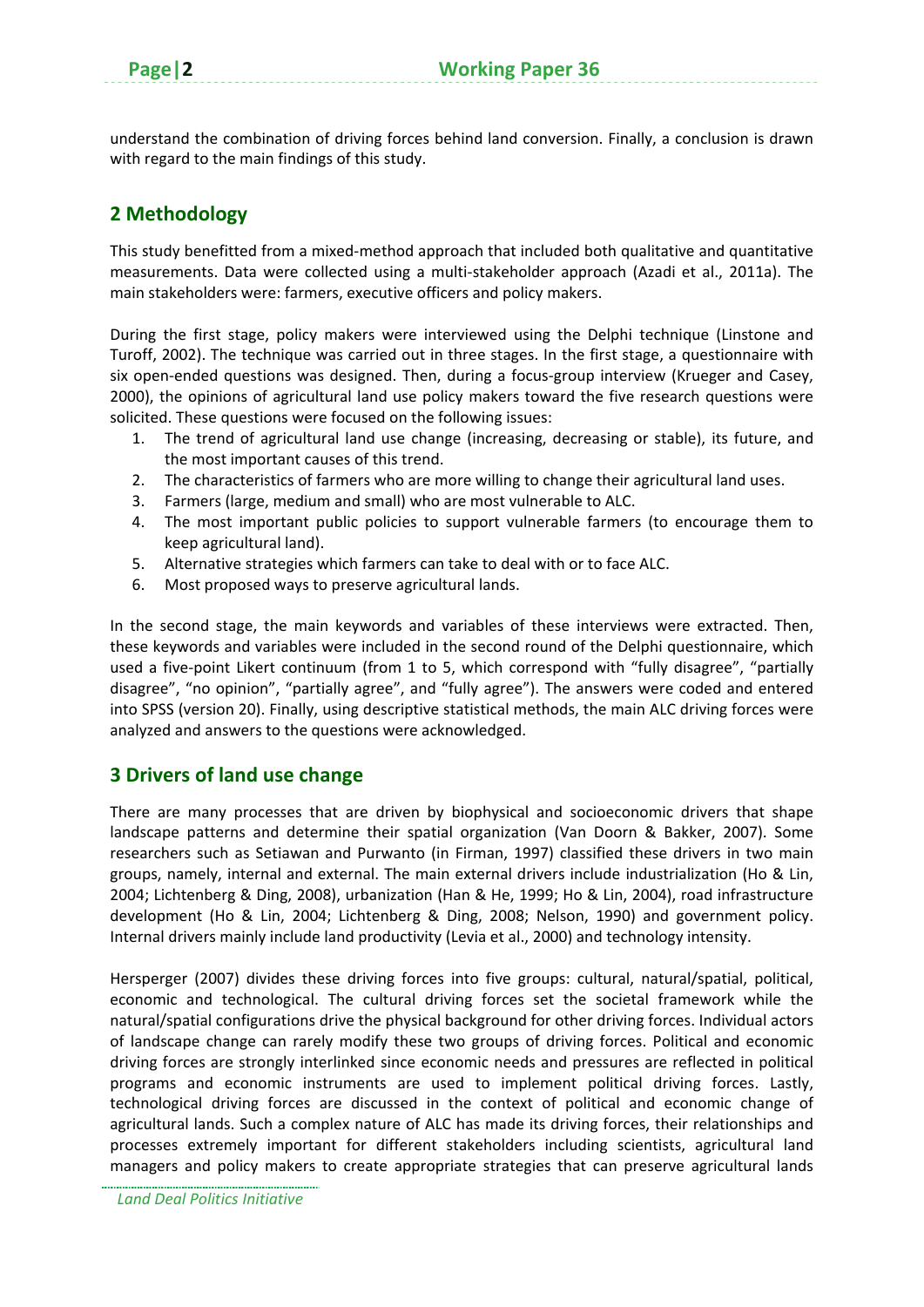from being converted to other uses. Many countries have tried to preserve agricultural land from being converted to other uses (Lichtenberg & Ding, 2008) while others have been acting passively or launched inappropriate plans to control ALC.

This study explored these drivers based on a stakeholder assessment for the case of Northeast Iran.

#### **4 Agricultural land in Iran: rapid change**

The study area is located in Northeast Iran and called the Khorasan-e-Razavi province (Fig.1). According to Iran's Statistical Center, this area covers 11.6 million hectares (116,000 km2) and includes 5,994,402 people, which is about 7 percent of the country's population. About 28 percent (1,683,192 people or 281,857 households) of the population lives in rural areas, which as of 2011 include 3,335 villages. Compared to 15 years ago (1996), this amount has fallen more than 10 percent. More than 64 percent of the people living in the villages are engaged in agricultural occupations. About 2.32 million hectares of rural land are under cultivation (for agricultural productions). Based on Iran Agricultural Land Organization (IALO) data, legally or illegally, about 2,435 hectares of agricultural lands of this province have changed to other uses between 1995 and 2010.



**Figure 1. The study area.**

#### **5 Drivers of agricultural land conversion**

According to the policy makers interviewed, the trend of ALC during current decades has intensely increased and will be on the rise. They mentioned twelve causes for this trend, among which the most important factor was realized as "low profit and high risk of the agricultural sector", which all the policy makers remarked on. This factor is followed by two other important factors, which are "government abandonment of the agricultural sector" and "migration from rural to urban areas".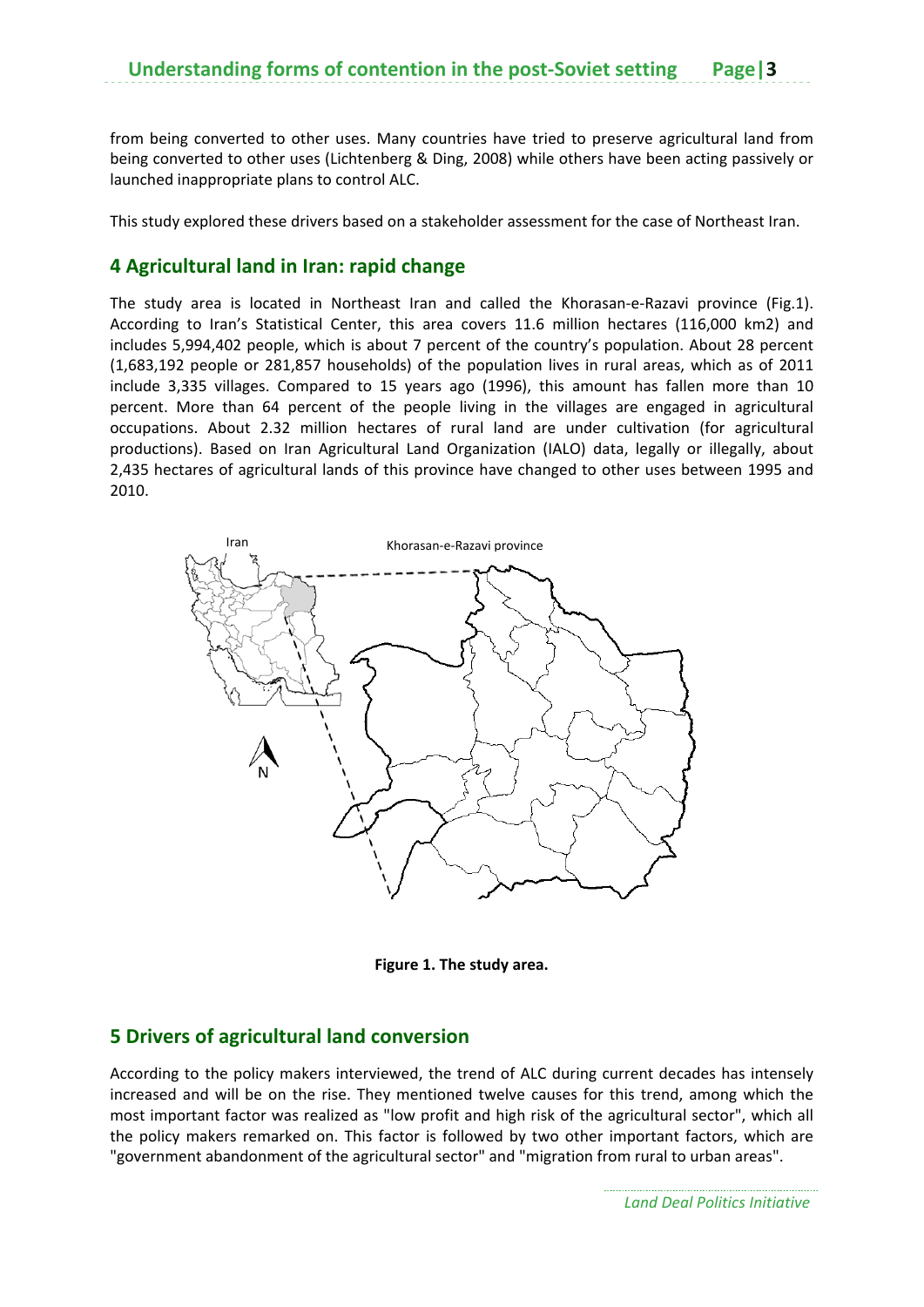| ALC drivers                                                                                                                        | Categories                            | %   | Sum | Mean | <b>Std. Deviation</b> |  |
|------------------------------------------------------------------------------------------------------------------------------------|---------------------------------------|-----|-----|------|-----------------------|--|
| 1. Low profit and high risk of the AS                                                                                              | Eco                                   | 100 | 25  | 5.00 | 0.00                  |  |
| 2. Government abandonment of the AS                                                                                                | Pollns                                | 80  | 17  | 4.25 | 1.50                  |  |
| 3. Migration from rural to urban areas                                                                                             | Soc                                   | 60  | 12  | 4.00 | 1.00                  |  |
| 4. Existing gap between urban and rural<br>development                                                                             | Soc                                   | 60  | 10  | 3.33 | 0.57                  |  |
| 5. Unfamiliarity of advocates with land<br><b>conservation laws</b>                                                                | Pollns                                | 40  | 8   | 4.00 | 0.00                  |  |
| 6. Developing the settlements, industrial areas<br>and transportation infrastructure within the<br>agricultural high quality lands | TecInf                                | 40  | 9   | 4.50 | 0.70                  |  |
| 7. Uncontrolled increasing of land prices                                                                                          | Eco                                   | 40  | 8   | 4.00 | 0.00                  |  |
| 8. Inconsistent government policies on AS                                                                                          | Pollns                                | 40  | 7   | 3.50 | 0.70                  |  |
| 9. Instability of Iran's Agricultural Land                                                                                         |                                       |     |     |      |                       |  |
| Organization, Judiciary, and Police systems to                                                                                     | Pollns                                | 40  | 6   | 3.00 | 0.00                  |  |
| deal with ALC<br>10. Lack of agricultural water                                                                                    | Env                                   | 20  | 5   | 5.00 | 0.00                  |  |
| 11. The lack of a suitable cropping patterns                                                                                       | TecInf                                | 20  | 4   | 4.00 | 0.00                  |  |
| 12. Lack of enough experts and facilities (fuel,<br>vehicle, etc.) for monitoring and auditing of<br>agricultural lands            | TecInf                                | 20  | 3   | 3.00 | 0.00                  |  |
| Eco: Economic                                                                                                                      | TecInf: Technical and Infrastructural |     |     |      |                       |  |

*Table 1. The main driving forces of ALC and their importance according to the policy makers.*

- Eco: Economic

PolIns: Political and Institutional

- TecInf: Technical and Infrastructural

- Env: Environmental

Soc: Social

AS: Agricultural Sector

Although there is no consensus on the characteristics of farmers who are more willing to change their agricultural lands among the interviewees, there are three general agreements: first, the farmers who changed their agricultural lands may belong to both small and large-scale farmers. However, poor farmers have no choice to change their agricultural lands because they are pushed to do so while rich farmers are never pushed to convert their land and mainly do it to gain more benefits. In other words, given that poor farmers have no other income and resources other than their small plot of land, they remain vulnerable to the impact of ALC, whereas rich farmers try to control such impacts. Most of the interviewees believe that the smallholders will be more affected by ALC because after converting their agricultural lands, they are often more marginalized in urban areas where they have to live in an urban subculture which is a more passive way of living in a society. In case they still prefer to remain in rural areas, their social status will severely decline because they will have no land any more. Second, more educated (especially those with a college education) and younger farmers are more likely to change agricultural lands since they are more capable of understanding the drivers of ALC. Finally, farmers who are members of government bodies (such as the village council or governor of a rural district) are more probable to go for ALC since they have more authority to receive the permission of their ALC.

# **6 Responding to land conversion**

As shown in Table 2, according to the interviewees the main governmental coping strategy to deal with ALC was "giving real priority to the agricultural sector and developing a long term programme for agricultural development". As evidenced by the standard deviation of this strategy (SD = 0), all the interviewees had an agreement on the strategy. Also, the next most important governmental coping mechanism was realized as "legislation based on the social, political and cultural realities of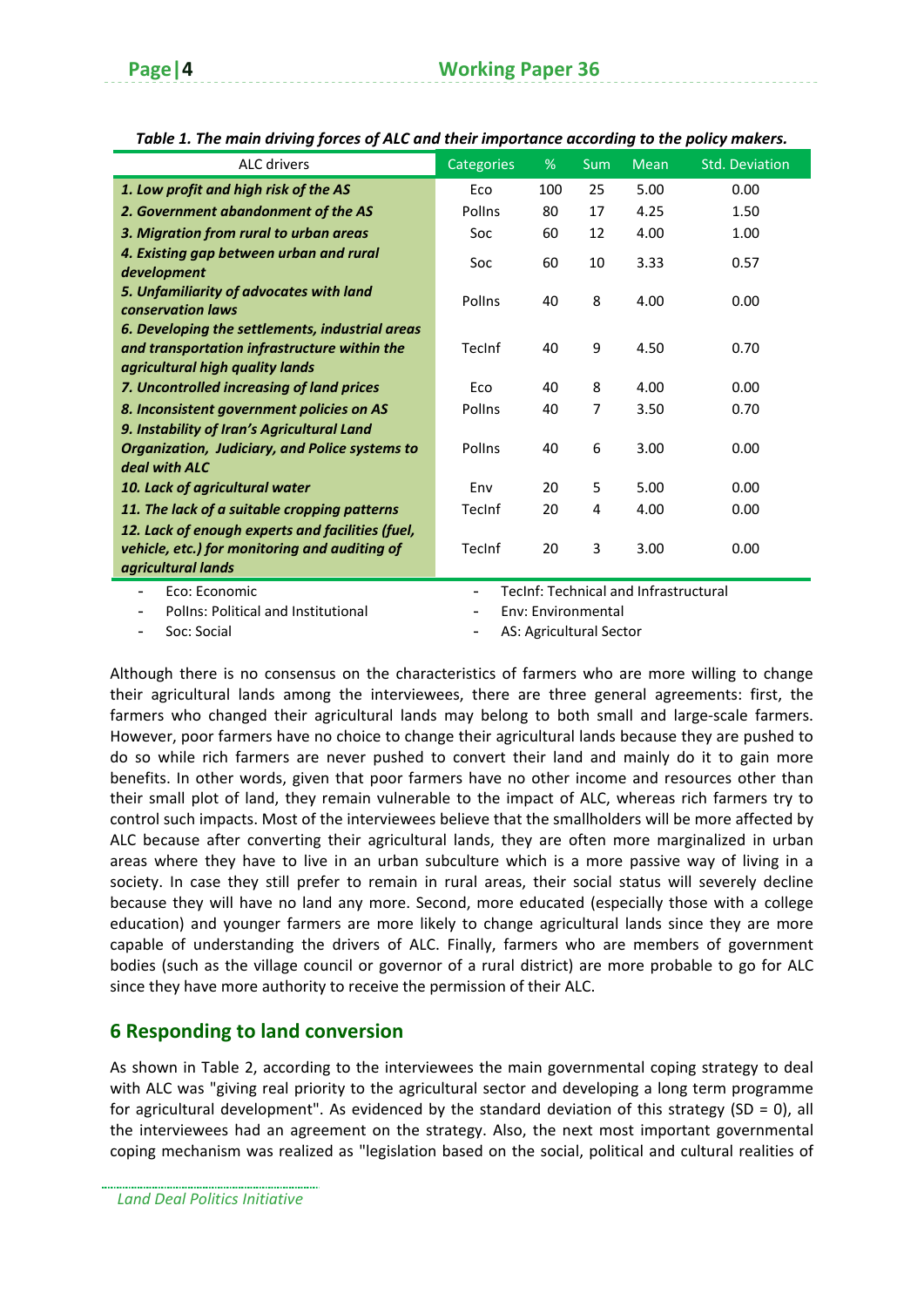the society to prevent separation of agricultural lands and the registered land deeds". This mechanism was emphasized by 80% of the interviewees.

| ALC governmental coping strategy                                                                                                                                       | Categories | %   | <b>Sum</b>     | <b>Mean</b> | Std. Deviation |
|------------------------------------------------------------------------------------------------------------------------------------------------------------------------|------------|-----|----------------|-------------|----------------|
| 1. Giving real priority to the agricultural sector<br>and developing a long term program for<br>agricultural development                                               | PolEco     | 100 | 25             | 5.00        | 0.00           |
| 2. Legislation based on the social, political and<br>cultural realities of the society to prevent<br>separation of agricultural lands and the<br>registered land deeds | LegLaw     | 80  | 13             | 4.33        | 0.57           |
| 3. Implementing agricultural protection policies<br>(insurance, guaranteed purchase and<br>quaranteed prices)                                                          | PolEco     | 40  | 9              | 4.50        | 0.70           |
| 4. Institutional reform of the agricultural<br>ministry and organizations                                                                                              | Insinf     | 40  | $\overline{7}$ | 3.50        | 0.70           |
| 5. Preventing agricultural lands from the<br>settlement of industrial areas and the<br>transportation sector                                                           | Insinf     | 40  | 10             | 5.00        | 0.00           |
| 6. Preventing the expansion of villages to towns<br>and townships                                                                                                      | PolEco     | 40  | 9              | 4.50        | 0.70           |
| 7. Transferring non-agricultural capital and<br>investments to suitable (non-agricultural) lands                                                                       | PolEco     | 40  | 8              | 4.00        | 0.00           |
| 8. Implementing the proper watershed<br>management plans for the conservation and<br>development of water resources                                                    | Tec        | 20  | 4              | 4.00        | 0.00           |
| 9. Providing human resources with specialists                                                                                                                          | Tec        | 20  | 4              | 4.00        | 0.00           |
| 10. Developing a suitable cultivation pattern for<br>the country's agricultural sector                                                                                 | Tec        | 20  | 5              | 5.00        | 0.00           |

#### *Table 2. The main governmental coping strategies to deal with ALC.*

- PolEco: Political and Economic

- InsInf: Institutional and Infrastructural

LegLaw: Legal and Lawful

Tec: Technical

Half the interviewees believed that farmers have no coping strategies to face ALC; however, the other half believed that the main farmers' coping strategies are: "preventing land fragmentation", "using new technologies such as sprinkle and trickle irrigation systems" and "rehabilitation and the promotion of participatory approaches in agricultural production" (Table 3). Moreover, "increasing the profitability of the agriculture sector", "educating the laws of agricultural land use to farmers"; "reforming inheritance laws and registration of deeds in order to prevent lands from fragmentation"; and "resolving the problem of instability and overlapping the tasks of the institutes and the organizations which operate in the field of agricultural lands" were other suggestions of the interviewees. As shown in Table 3, there are other suggestions on which the majority of policy makers were not agreed.

| ALC farmers coping strategies                                                             | Categories <sup>1</sup> | %  | Sum | Mean | <b>Std. Deviation</b> |  |  |
|-------------------------------------------------------------------------------------------|-------------------------|----|-----|------|-----------------------|--|--|
| 1. Increasing the profitability of the AS                                                 | PolEco                  | 80 | 20  | 5.00 | 0.00                  |  |  |
| 2. Educating the laws of agricultural land use to<br>farmers                              | Tec                     | 60 | 13  | 433  | 0.57                  |  |  |
| 3. Reforming inheritance laws and registration<br>of deeds in order to prevent lands from | LegLaw                  | 60 | 13  | 4.33 | 0.57                  |  |  |

#### *Table 3. The main farmers coping strategies to deal with ALC.*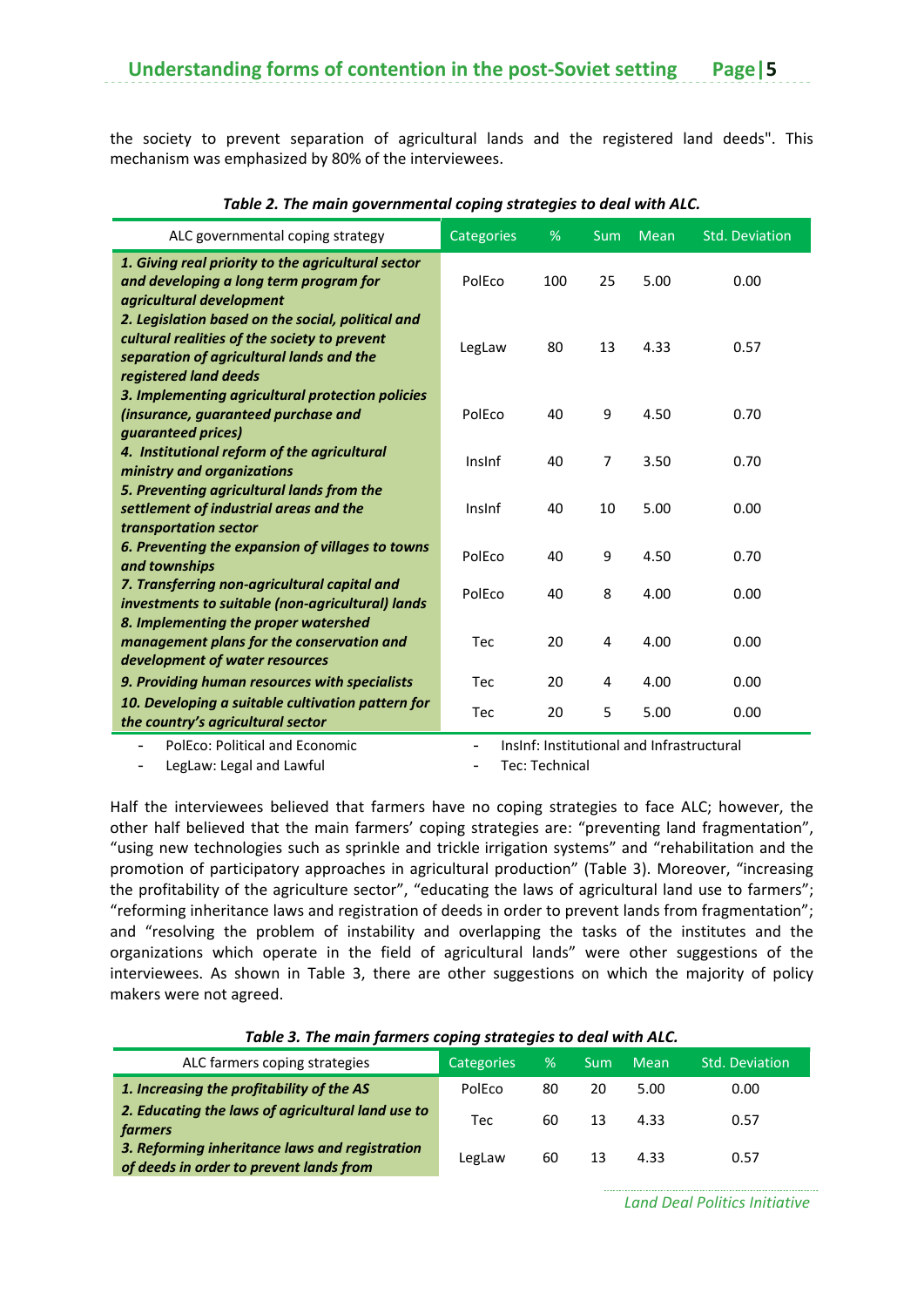| <i>fragmentation</i>                                                                                                                                                |            |    |    |      |      |  |
|---------------------------------------------------------------------------------------------------------------------------------------------------------------------|------------|----|----|------|------|--|
| 4. Resolving the problem of instability and<br>overlapping the tasks of the institutes and the<br>organizations which operate in the field of<br>agricultural lands | <b>Ins</b> | 60 | 10 | 3.33 | 0.57 |  |
| 5. Appropriate legislation to define ALC as a<br>criminal act                                                                                                       | LegLaw     | 40 | 9  | 4.50 | 0.70 |  |
| 6. Resolving the conflict between basic low and<br>judicial lows of land use and land ownership.                                                                    | LegLaw     | 40 | 8  | 4.00 | 0.00 |  |
| 7. Reforming the Agriculture Land Organization                                                                                                                      | Ins        | 20 | 5. | 5.00 | 0.00 |  |
| 8. Designing a suitable cultivation pattern                                                                                                                         | Tec        | 20 | 5  | 5.00 | 0.00 |  |
| 9. Providing low-interest financial loans for<br>farmers                                                                                                            | PolEco     | 20 | 4  | 4.00 | 0.00 |  |
| 10. Providing adequate facilities for urban<br>people to prevent the destruction of<br>agricultural land with them                                                  | <b>Ins</b> | 20 | 3  | 3.00 | 0.00 |  |
|                                                                                                                                                                     | .          |    |    |      |      |  |

- PolEco: Political and Economic

LegLaw: Legal and Lawful

Ins: Institutional

- Tec: Technical
- AS: Agricultural Sector

# **7 Understanding the combination of driving forces behind land conversion**

According to the results of this study, the ALC is increasing severely in the northeast of Iran. The main driving forces are realized as five groups: a) Economic, b) Political and Institutional, c) Technical and Infrastructural, d) Social, and e) Environmental. All these five groups have effect on ALC and each other. On the other hand, ALC may also have an effect on these forces (Fig. 2).



**Fig. 2. The schema of ALC and its driving forces.**

The main economic driver identified was "low profit and high risk of the agricultural sector". "Migration from rural to urban areas" was the most important social driver noted; and "government abandonment of the agricultural sector" was realized as the most important political and institutional driver. Among the technical and infrastructural factors, "developing the settlements, industrial areas and transportation infrastructure within the agricultural high quality lands" was seen to be more important than the rest. Finally, the only environmental driver emphasised was "lack of agricultural

*Land Deal Politics Initiative*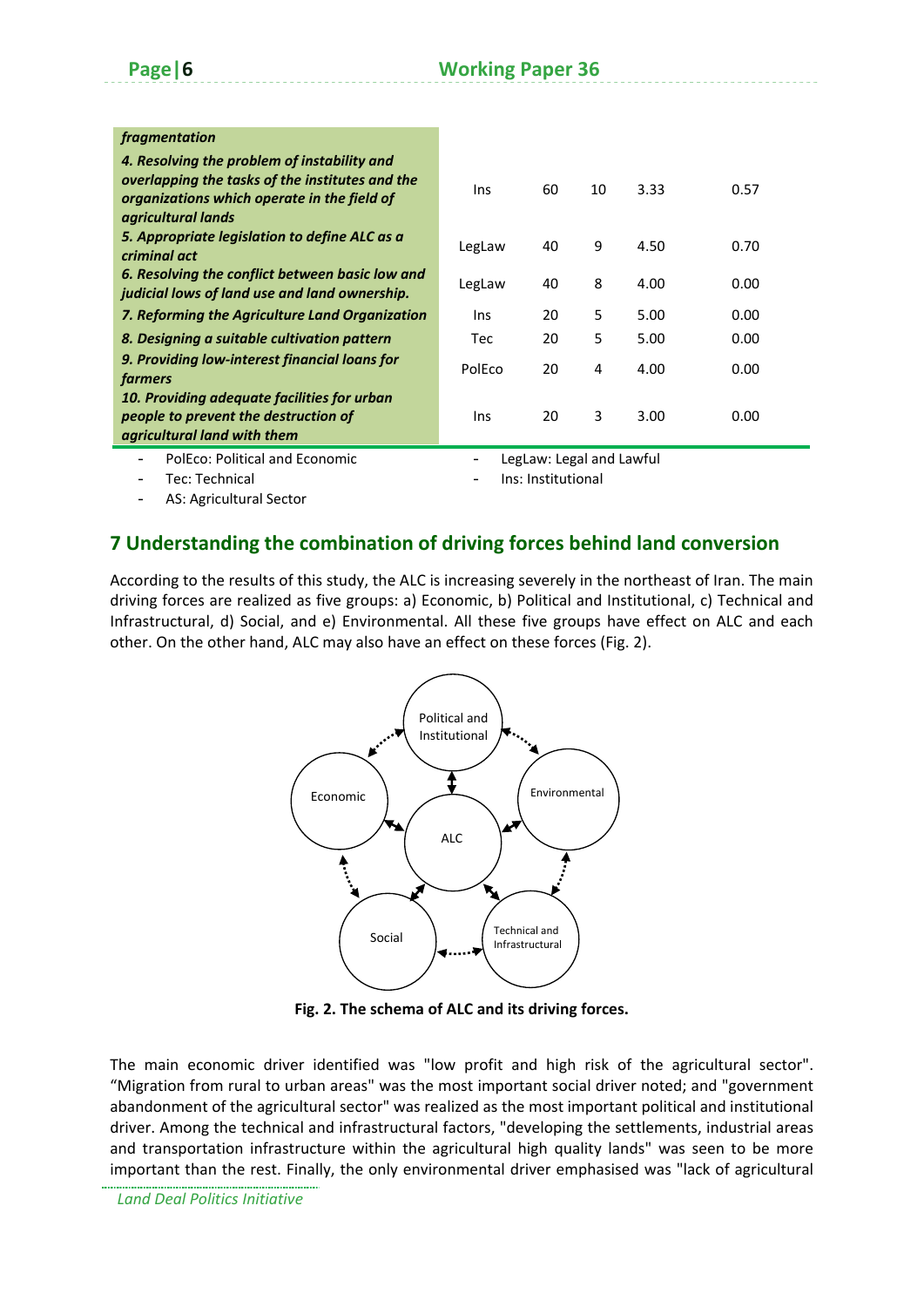water". Although, all of these drivers are important, depending on the temporal and spatial profile of a given society, the weight and effect of each driver can be different (Fig. 3).



**Fig. 3. The importance of the ALC drivers from the view of the policy makers.**

Although the characteristics of the farmers who changed their agricultural land use are different, the younger and more educated farmers change their land use easier than the others. In addition, the membership of the farmers in the state agencies can have a positive impact on ALC. Furthermore, the ALC has more negative impacts on small compared to large‐scale farmers because changes in land use can increase the vulnerability of poor farmers who lose their lands. By losing their lands, the social status of farmers will decline, which often results in migrating to urban fringe areas. This makes the poor, poorer and more marginalized than before (Azadi et al., 2011b; 2012).

Fig. 4 compares the main governmental and farmer coping strategies to deal with the land conversion. As the figure explains, in the view of the policy makers, the government and farmers have different responses. Both the government and farmers identify "legal and lawful" processes but also "political and economic" aspects. However, "technical" aspects receive less importance as a governmental coping mechanism (Fig. 4a), compared with "institutional" aspects emphasized as a farmer coping strategy (Fig. 4b).

According to the policy makers (Table 2), "legislation based on the social, political and cultural realities of the society to prevent separation of agricultural lands and the registered land deeds" should be seen as the first governmental coping strategy, whereas "giving real priority to the agricultural sector and developing a long term programme for agricultural development" was the most important political and economic reforms expected from the government. The most important institutional and infrastructural reform was "preventing agricultural lands from the settlement of industrial areas and the transportation sector". Lastly, "developing a suitable cultivation pattern for the country's agricultural sector" was realized as the most important technical reform.

On the other hand, according to the policy makers (Table 3), the main farmers' coping strategies are "increasing the profitability of the agricultural sector" followed by "legislation and law" processes, among which, "educating farmers about the laws of agricultural land use" receives the most attention from the policy makers. In their view, the only technical suggestion was "designing a suitable cultivation pattern". Finally, "resolving the problem of instability and overlapping the tasks of the institutes and the organizations which operate in the field of agricultural lands" remains the most important farmers' institutional coping strategy to deal with ALC.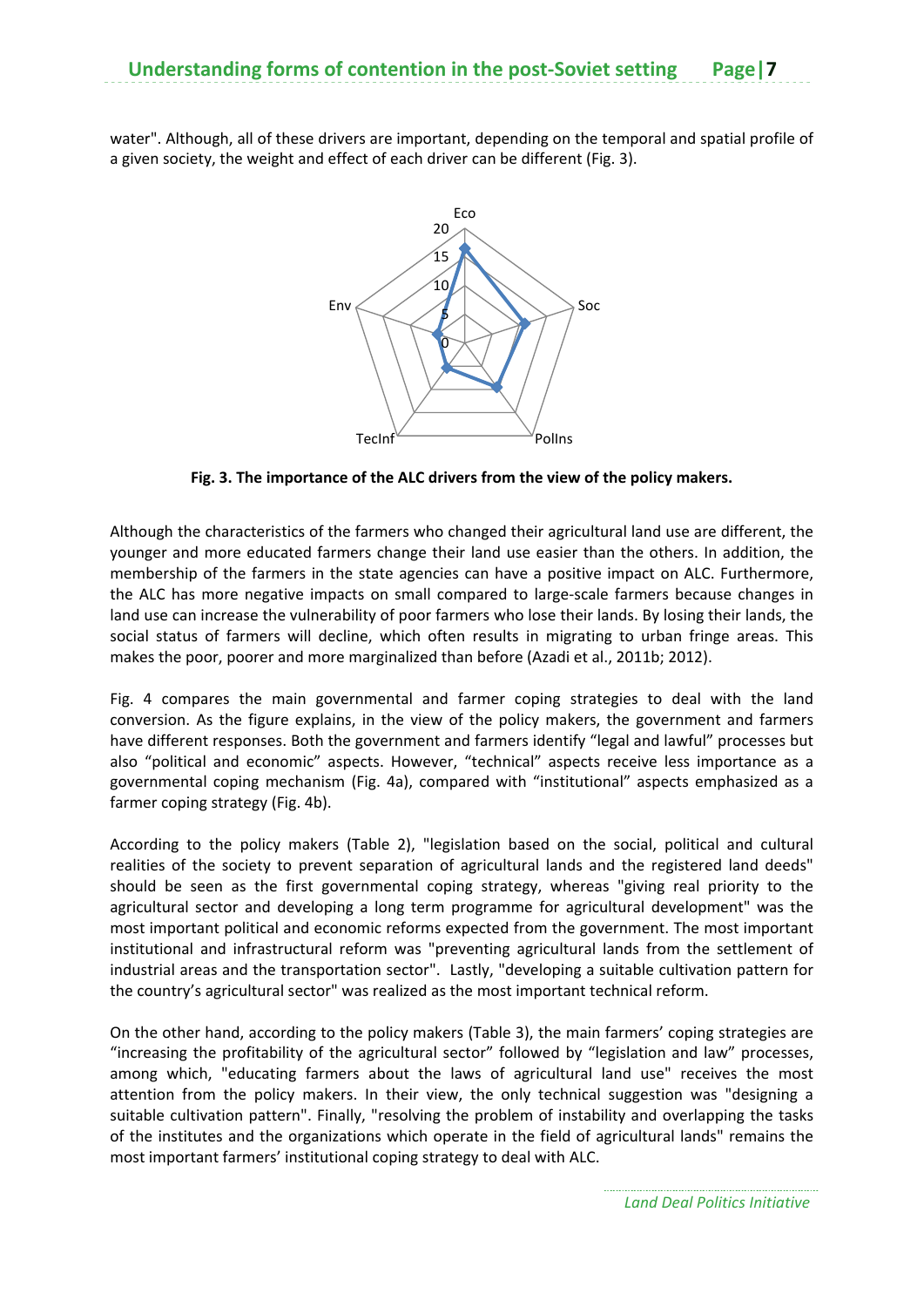

#### **Fig. 4. Comparison of the main governmental (a) and farmers' (b) coping strategies to deal with ALC.**

#### **8 Conclusion**

According to this study, agricultural land use conversion in the northeast of Iran is on the rise. The causes and drivers of agricultural land conversion are many and this phenomenon is indeed very complex. However, the economic, political and structural drivers are more important in the view of policy makers. Furthermore, although all the drivers are important, depending on the temporal and spatial profile of a given society, the weight and effect of each driver should be assessed carefully. Moreover, the driving forces of ALC affect each other and mutually interact, which should be studied systematically.

*Land Deal Politics Initiative*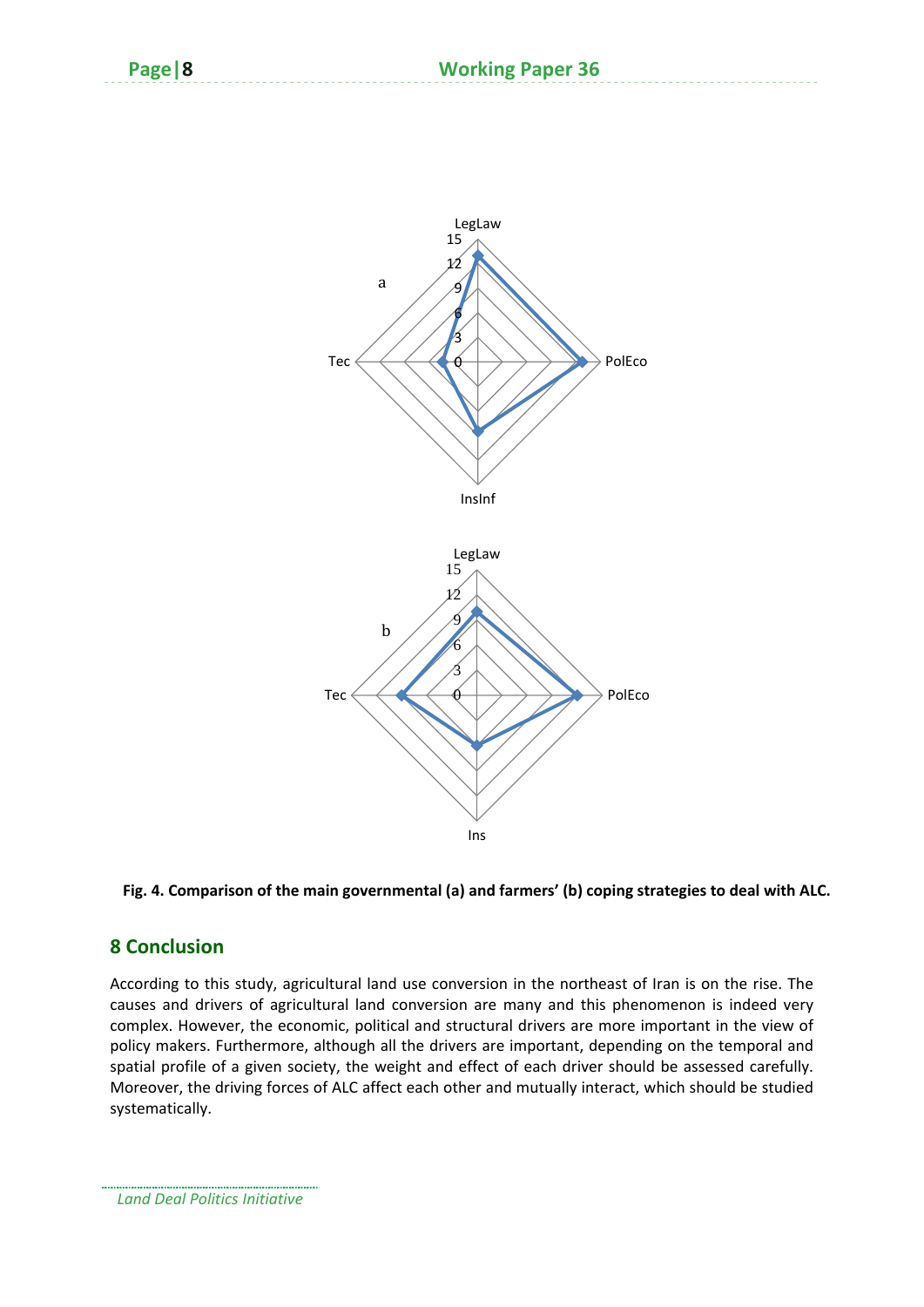# **References**

- 1. Anseeuw, W., L. Alden Wily, L. Cotula and M. Taylor (2012), "Land Rights and the Rush for Land: Findings of the Global Commercial Pressures on Land Research Project". ILC, Rome.
- 2. Azadi, H., Ho, P., Hafni, E., Zarafshani, K., Witlox, F. (2011a). Multi‐stakeholder involvement and urban green space performance. Journal of Environmental Planning and Management, 54(6), 785‐811.
- 3. Azadi, H., Ho, P., & Hasfiati, L. (2011b). Agricultural land conversion drivers: A comparison between less developed, developing and developed countries. *Land Degradation & Development, 22*(6), 596‐604.
- 4. Azadi, H., Van Acker, V., Zarafshani, K., Witlox, F. (2012). Food systems: New‐Ruralism vs. New‐ Urbanism. Journal of the Science of Food and Agriculture, 92, 2224–2226.
- 5. Bahrami, A., Emadodin, I., Ranjbar Atashi, M., & Rudolf Bork, H. (2010). Land-use change and soil degradation: A case study, North of Iran. *Agriculture and Biology Journal of North America, 1*(4), 600‐605.
- 6. Billington, C., Kapos, V., Edwards, M., Blyth, S., & Iremonger, S. (1996). *Estimated original forest cover map: A first attempt*. World Conservation Monitoring Center: Cambridge.
- 7. FAO. (2012). *FAO Statistical Yearbook 2012*. Rome: FAO.
- 8. Firman, T. (1997). Land conversion and urban development in the northern region of West Java, Indonesia. *Urban Studies, 34*(7), 1027‐1046.
- 9. Foley, J. A., DeFries, R., Asner, G. P., Barford, C., Bonan, G., Carpenter, S. R., et al. (2005). Global Consequences of Land Use. *Science, 309*(5734), 570–574.
- 10. Han, S. S., & He, C. X. (1999). Diminishing farmland and urban development in China: 1993– 1996. *GeoJournal, 49*(3), 257‐267.
- 11. Hersperger, A. M., & Bürgi, M. (2007). Driving Forces of Landscape Change in the Urbanizing Limmat Valley, Switzerland. In E. Koomen, J. Stillwell, A. Bakema & H. J. Scholten (Eds.), *Modelling Land‐Use Change Progress and Applications* (Vol. 90, pp. 45‐60). Dordrecht: Springer.
- 12. Ho, S. P., & Lin, G. (2004). Converting Land to Nonagricultural Use in China's Coastal Provinces Evidence from Jiangsu. *Modern China, 30*(1), 81‐112.
- 13. IFAD (2012). Food prices: smallholder farmers can be part of the solution, http://www.ifad.org/operations/food/farmer.htm
- 14. Krueger, R.A., & Casey, M.A. (2000). Focus Groups: A Practical Guide for Applied Research. SAGE.
- 15. Lambin, E. F., Geist, H., & Rindfuss, R. R. (2006). Introduction: Local Processes with Global Impacts. In E. F. Lambin & H. Geist (Eds.), *Land‐Use and Land‐Cover Change: Local Processes and Global Impacts* (pp. 1‐8). New York: Springer.
- 16. Levia, J., Delphis F, & Page, D. R. (2000). The use of cluster analysis in distinguishing farmland prone to residential development: a case study of Sterling, Massachusetts. *Environmental Management, 25*(5), 541‐548.
- 17. Lichtenberg, E., & Ding, C. (2008). Assessing farmland protection policy in China. *Land Use Policy, 25*(1), 59‐68.
- 18. Linstone, H.A., & Turoff, M. (2002. The Delphi Method. Techniques and Applications. IS Graduate Student Fund at NJIT. New Jersey Institute of Technology. University Heights. Newark, NJ 07102‐ 1982
- 19. Mondal, P., & Southworth, J. (2010). Evaluation of conservation interventions using a cellular automata‐Markov model. *Forest Ecology and Management, 260*(10), 1716‐1725.

 *Land Deal Politics Initiative*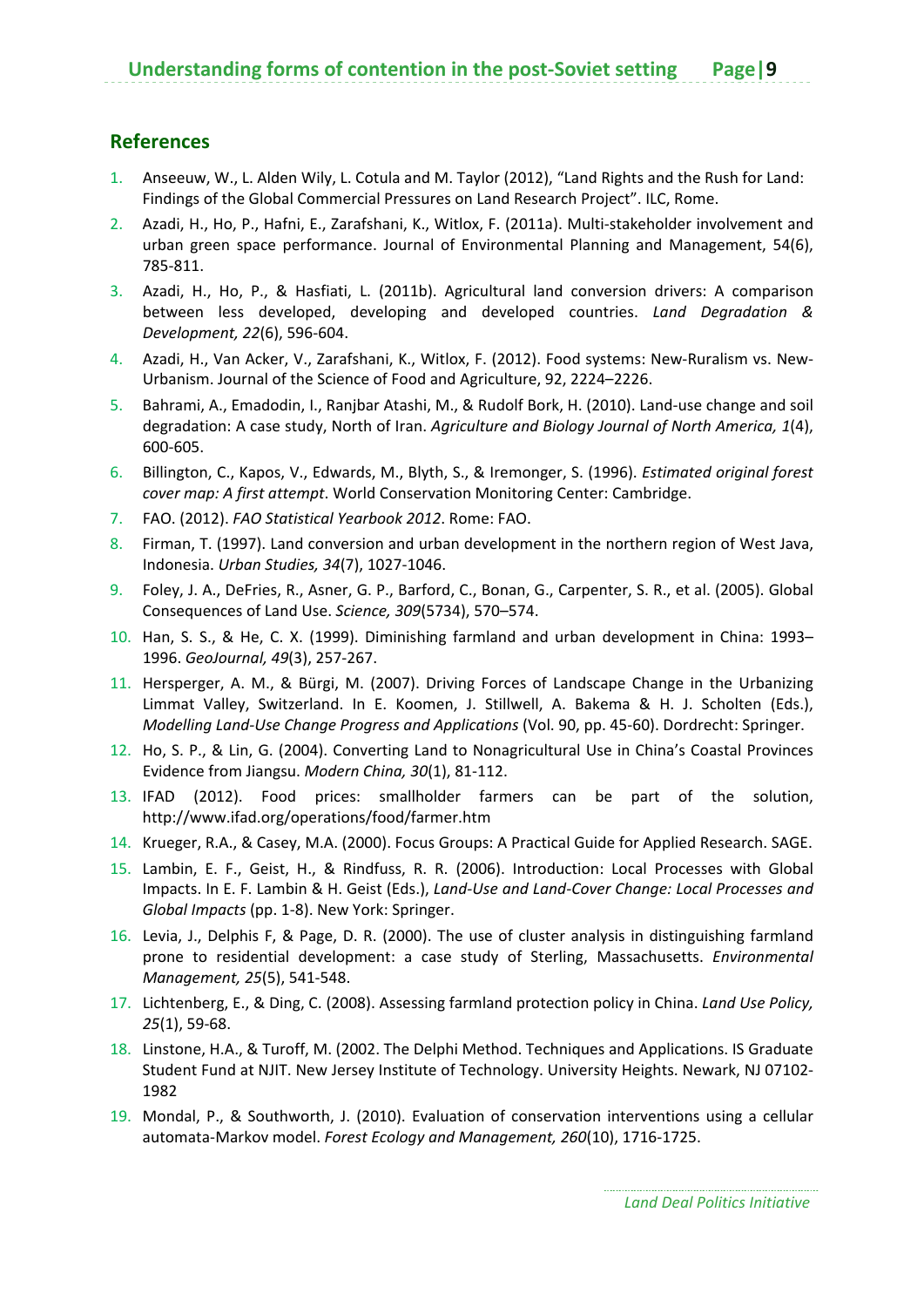- 20. Munroe, D. K., & Müller, D. (2007). Issues in spatially explicit statistical land‐use/cover change (LUCC) models: Examples from western Honduras and the Central Highlands of Vietnam. *Land use policy, 24*(3), 521‐530.
- 21. Murshed-E-Jahan K., D.L. Pemsl (2011). The impact of integrated quaculture–agriculture on small-scale farm sustainability and farmers' livelihoods: Experience from Bangladesh, Agricultural Systems 104 (2011):392–402.
- 22. Nelson, A. C. (1990). Economic critique of US prime farmland preservation policies: Towards state policies that influence productive, consumptive, and speculative value components of the farmland market to prevent urban sprawl and foster agricultural production in the United States. *Journal of Rural Studies, 6*(2), 119‐142.
- 23. Palmer, D., Fricska, S., Wehrmann, B. (2009). Towards Improved Land Governance. Land Tenure Working Paper 11. FAO. Rome: Italy.
- 24. Ramankutty, N., Graumlich, L., Achard, F., Alves, D., Chhabra, A., DeFries, R. S., et al. (2006). Global Land‐Cover Change: Recent Progress, Remaining Challenges. In E. F. Lambin & H. Geist (Eds.), *Land‐Use and Land‐Cover Change: Local Processes and Global Impacts* (pp. 9‐41). New York: Springer.
- 25. Roson, R., & Palatnik, R. R. (2009). *Climate Change Assessment and Agriculture in General Equilibrium Models: Alternative Modeling Strategies*.
- 26. Schneeberger, N., Bürgi, M., & Kienast, P. (2007). Rates of landscape change at the northern fringe of the Swiss Alps: historical and recent tendencies. *Landscape and urban planning, 80*(1), 127‐136.
- 27. Tan, R., Beckmann, V., van den Berg, L., & Qu, F. (2009). Governing farmland conversion: Comparing China with the Netherlands and Germany. *Land Use Policy, 26*(4), 961‐974.
- 28. The World Bank. (2010). *World Development Report 2010: Development and Climate Change*. Washington DC: The International Bank for Reconstruction and Development / The World Bank
- 29. Turner II, B. L. (2002). *Toward Integrated Land‐Change Science: Advances in 1.5 Decades of Sustained International Research on Land‐Use and Land‐Cover Change.* Paper presented at the Challenges of a Changing Earth: Proceedings of the Global Change Open Science Conference, Amsterdam, NL, 10‐13 July.
- 30. Turner II, B. L. (2009). Land Change Science. In K. Rob & T. Nigel (Eds.), *International Encyclopedia of Human Geography* (pp. 107‐111). Oxford: Elsevier.
- 31. Van Doorn, A. M., & Bakker, M. M. (2007). The destination of arable land in a marginal agricultural landscape in South Portugal: an exploration of land use change determinants. *Landscape ecology, 22*(7), 1073‐1087.
- 32. Vitousek, P. M. (1994). Beyond Global Warming: Ecology and Global Change. *Ecology, 75*(7), 1861‐1876.